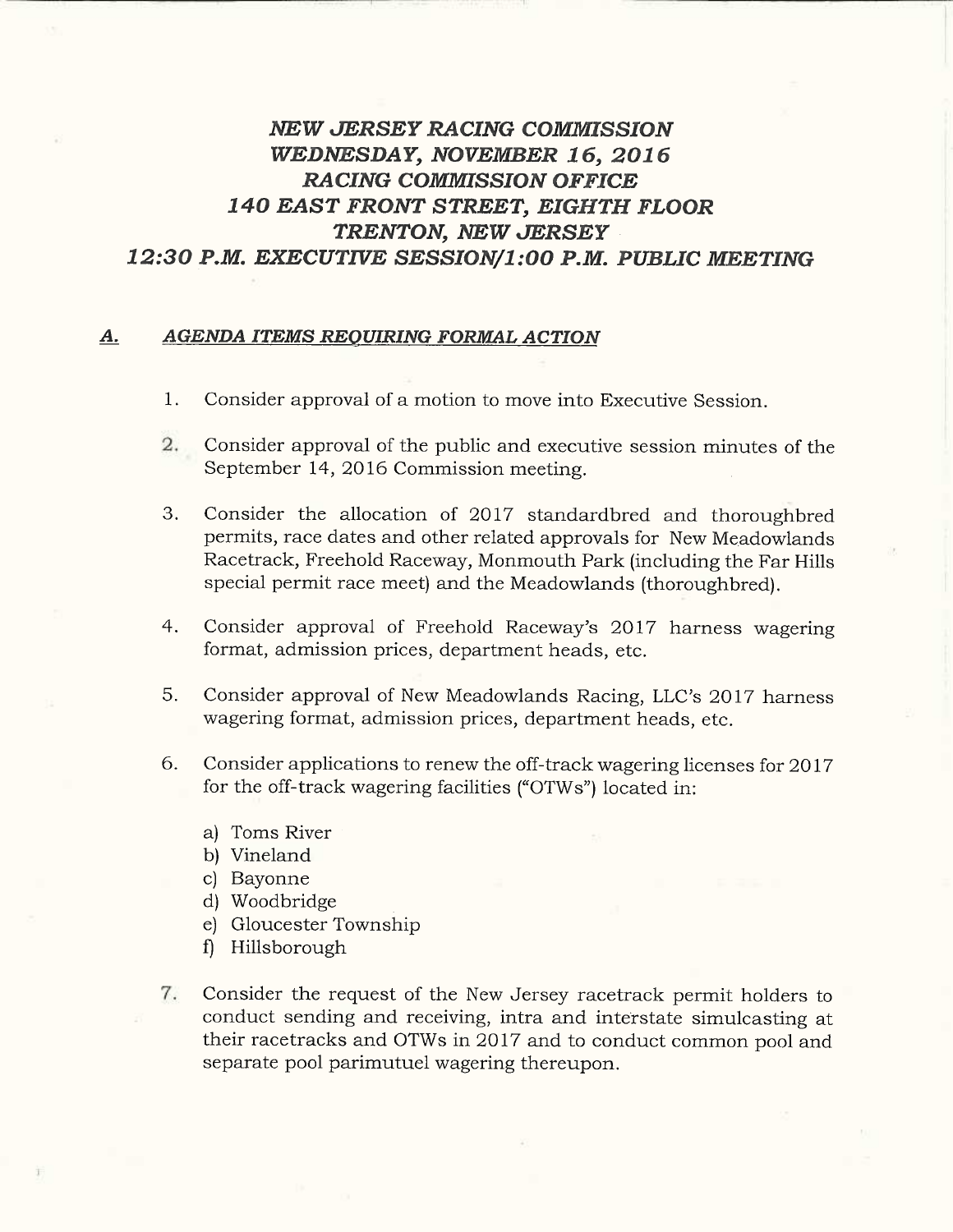## Page 2 of 3

- 8. Consider approval of Marina District Development Company, LLC (doing business as the Borgata Hotel, Casino & Spa ("Borgata")) to accept intra and interstate simulcasting from approved racing facilities and to conduct intra and interstate common pool and separate pool parimutuel wagering in 2017.
- 9. Consider approval of the application of the New Jersey Sports and Exposition Authority ("Authority') to renew the account wagering license for 2017, receive intra and interstate simulcasting and to conduct intra and interstate common pool and separate pool parimutuel wagering in 2017.
- 10. Consider approval of Sportech Racing, Inc. to continue to provide totalisator services and act as the hub facility at the Mount Laurel Data Center in 2017 for the approved racing facilities, the OTWs, the Borgata and the account wagering system.
- 11. Consider the request of the racetrack permit holders, the OTWs, the Borgata and the account wagering system to conduct advance wagering (full or partial card) on the following races of national interest in 2017: Arc de Triomphe, Belmont Stakes, Breeders Crown Day, Breeders Cup (Ultra Pick 6), Cane Pace, Claiming Crown, Dubai Racing, Elitopp (Sweden), Florida Derby, Kentucky Derby, Hambletonian Eliminations Day, Hambletonian Day, Haskell Invitational, Japan Cup, Meadowlands Pace Day, Melbourne Cup, Pennsylvania Derby, Preakness, Prix d' Amerique Race, Santa Anita Derby, Santa Anita Handicap, Travers, and Woodford Reserve.
- 12. Consider the request of the racetrack permit holders, the OTWs, the Borgata and the account wagering system to offer 2017 special wagers of national interest and conduct advance wagering.
- 13. Consider Darby's request, on behalf of the THA, to cancel races on September 30 and October 1, 2016 due to inclement weather.
- 14. Consider distribution of the Casino Simulcasting Special Fund (Accumulated in 2015) pursuant to N.J.S.A. 5:12-205(d).
- 15. Consider the initial decision issued in Carmen Auciello v. New Jersey Racing Commission, OAL Docket No. RAC 13638-14.
- 16. Consider settlement agreement in New Jersey Racing Commission v. New Jersey Sports & Exposition Authority.